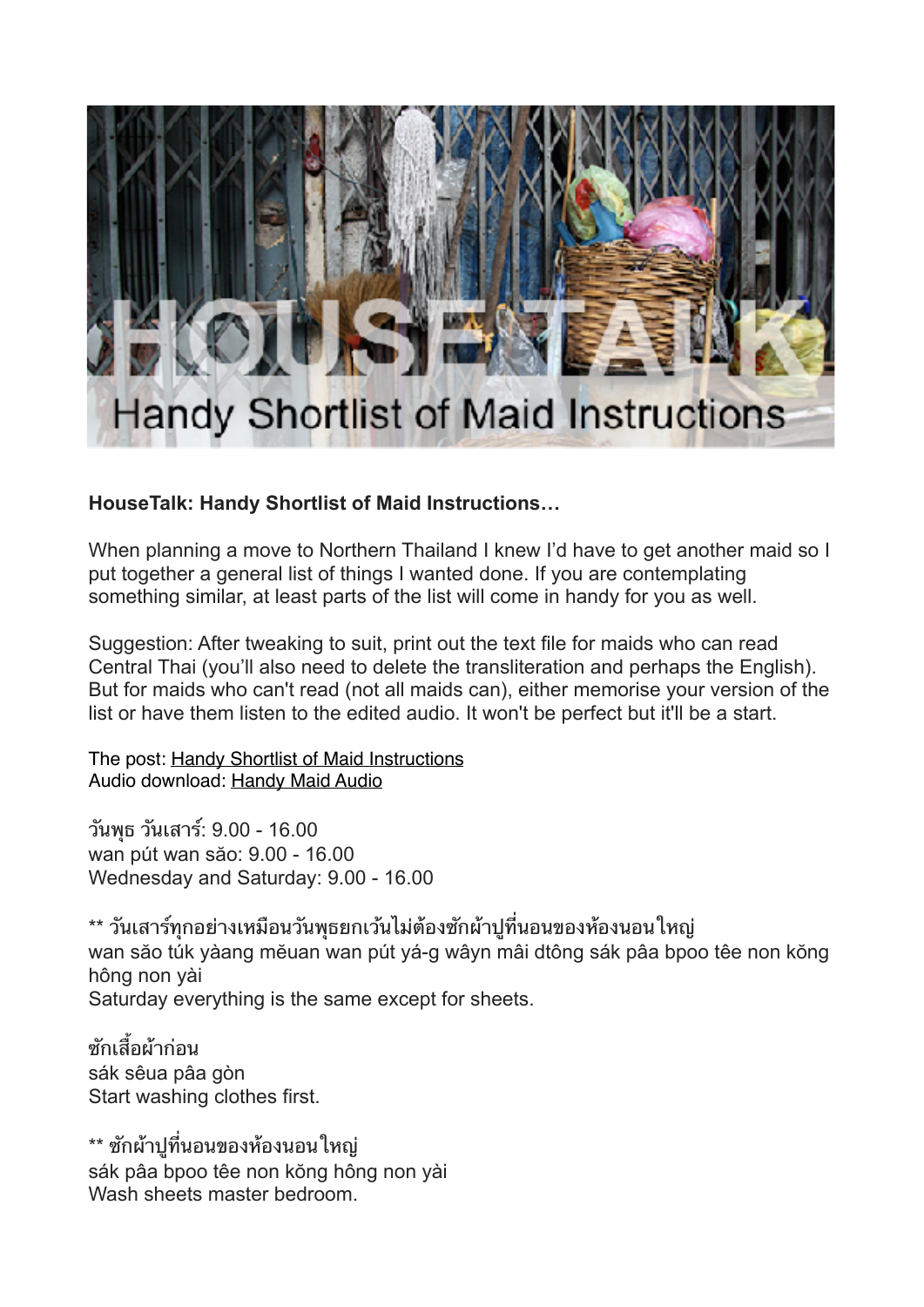ซักผ้าเช็ดตัวของห้องน้ำทุกห้อง sák pâa chét dtua kŏng hông náam túk hông Wash towels in every bathroom.

กวาดบริเวณบ้าน gwàat bor-rí-wayn bâan Sweep outside.

ดแลนอกชานใหสะอาดอยเสมอ doo lae nôk chaan hâi sà-àat yòo sà-mĕr Always keep the balconies clean.

ลางจาน láang jaan Do dishes.

ทความสะอาดหองครว tam kwaam sà-àat hông krua Clean kitchen.

เอาขยะไปทิ้ง ao kà-yà bpai tíng Empty garbage.

ทความสะอาดหองน tam kwaam sà-àat hông náam Clean bathrooms.

เปลยนทรายแมว bplìan saai maew Replace kitty litter.

เช็ดฝุ่นเฟอร์นิเจอร์ chét fùn fer-ní-jer Dust furniture.

ดดฝนพรม dòot fùn prom Vaccuum carpets.

ทำความสะอาดพื้น tam kwaam sà-àat péun Clean floors.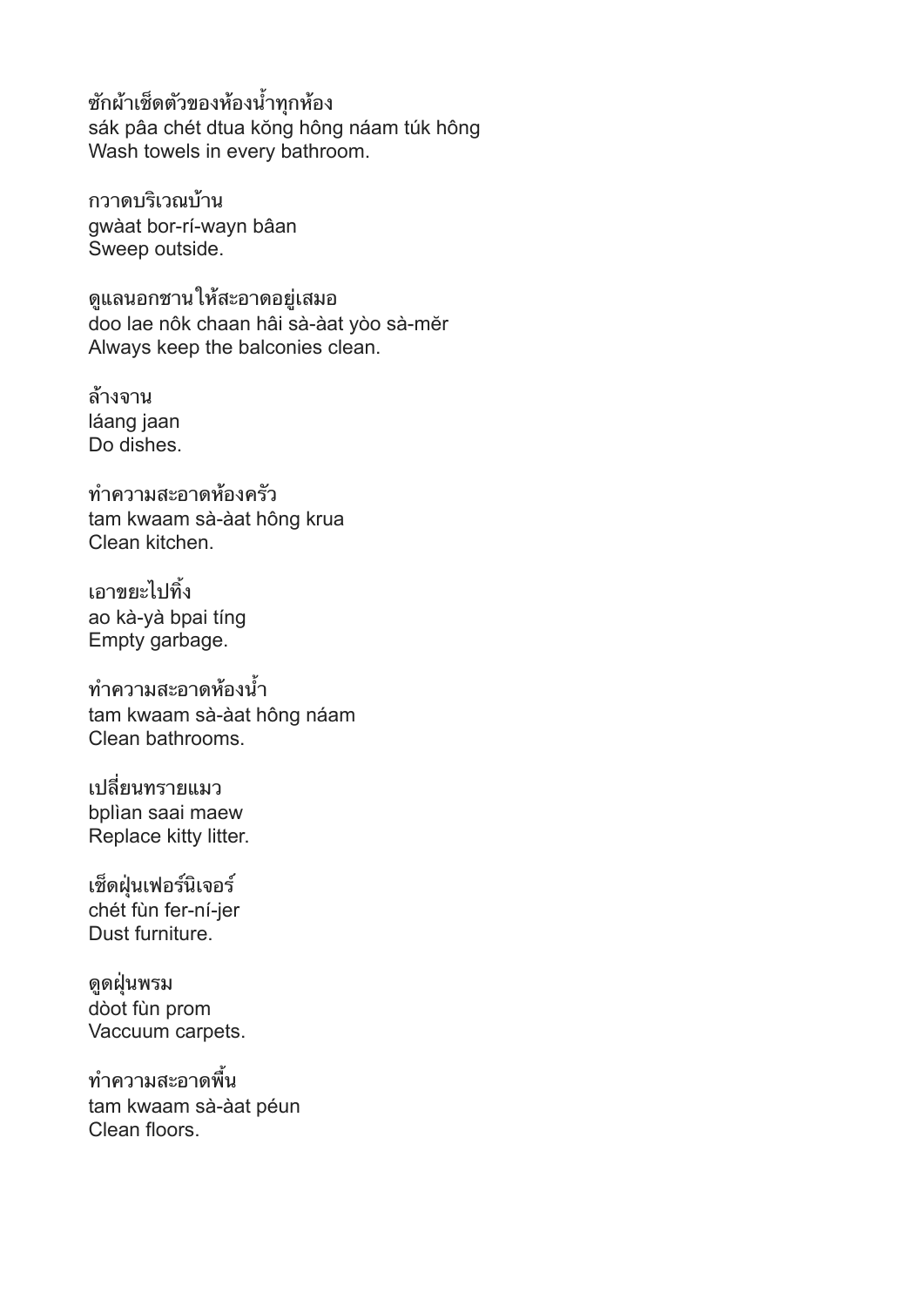รดผา rêet pâa Iron clothes.

\*\* ปูที่นอนของห้องนอนใหญ่ bpoo têe non kŏng hông non yài Make bed in master bedroom.

เอาผาเชดตวแขวนไวในหองนทกหองดวย ao pâa chét dtua kwăen wai nai hông náam túk hông dûay Replace towels in every bathroom.

ึงานอื่นๆที่ควรทำ **ngaan èun èun têe kuan tam Special instructions:** 

ซกผาปทนอน หองนอนแขกดวย sák pâa bpoo têe non · hông non kàek dûay Wash sheets in guest bedroom when there are guests.

้อย่าเอาเสื้อผ้าและผ้าอื่นๆที่ซักแล้วตากแดด ให้ใช้เครื่องอบผ้า yàa ao sêua pâa láe pâa èun èun têe sák láew dtàak dàet · hâi chái krêuang òp pâa Do not put clothes and other laundry in the sun, use the dryer.

ื่อย่าใส่ผ้าที่เลอะเป็นคราบลงในเครื่องอบ เอามาให้ฉันด yàa sài pâa têe lúh bpen krâap long nai krêuang òp · ao maa hâi chăn doo Do not put stained clothes in the dryer, bring them to me.

อย่ารีดทับรอยเปื้อน yàa rêet táp roi bpêuan Do not iron over stains.

้อย่าเอาเสื้อผ้าที่เป็นคราบไปเก็บ แต่เอามาให้ฉันดูก่อน yàa ao sêua pâa têe bpen krâap bpai gèp · dtàe ao maa hâi chăn doo gòn Do not put stained clothes away, bring them to me.

้อย่าเอาเสื้อผ้าที่ขาดไปเก็บ แต่เอามาให้ฉันดก่อน yàa ao sêua pâa têe kàat bpai gèp · dtàe ao maa hâi chăn doo gòn Do not put ripped/torn/worn clothes away. Bring them to me.

ถาเหนเสอทกระดมหลด ชวยเอามาใหฉนดวย tâa hĕn sêua têe grà dum lùt · chûay ao maa hâi chăn dûay Bring clothes with missing buttons to me.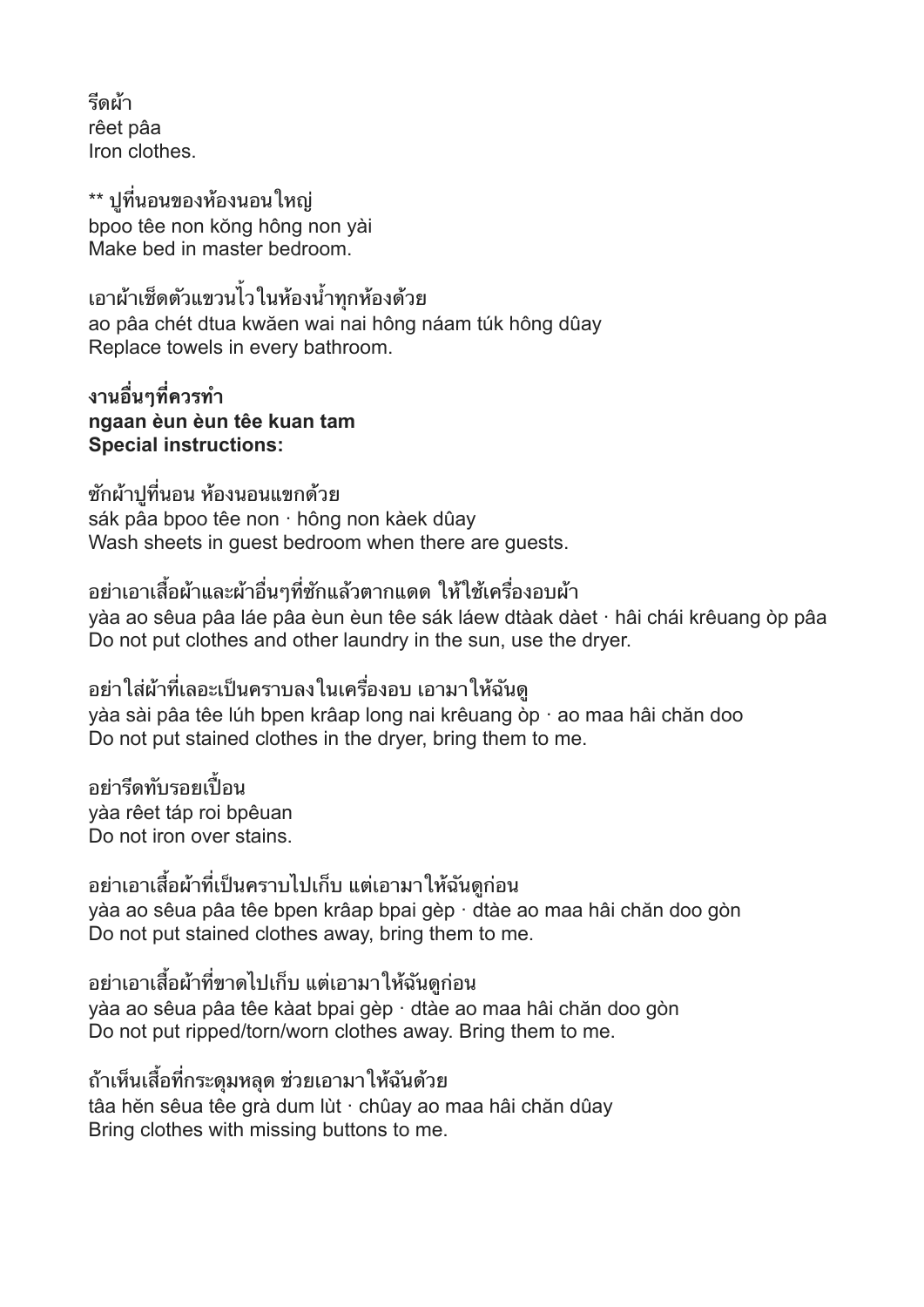## **สงทเมอไรทเหนวาควรท sìng têe mêua rai têe hĕn wâa kuan tam Extras to do during the month:**

ทำความสะอาดพื้นบัว tam kwaam sà-àat péun bua Clean skirting board/baseboards.

ทำความสะอาดรอยเปื้อนบนผนังบ้าน tam kwaam sà-àat roi bpêuan bon pà-năng bâan Remove marks from walls.

เชดกระจก chét grà-jòk Clean mirrors.

เชดหนาตาง chét nâa dtàang Clean windows.

ปดฝนหงหนงสอหองรบแขก + หองนอน bpàt fùn hîng năng-sĕu hông ráp kàek + hông non Dust bookshelves in living room + bedrooms.

ปดฝนเฟอรนเจอรไม bpàt fùn fer-ní-jer máai Dust wooden furniture (use wax).

ปดฝนโตะกาแฟ bpàt fùn dtó gaa-fae Dust coffee tables (use wax).

ล้างตู้เย็น láang dtôo yen Clean refrigerator.

ทำความสะอาดข้างหลังตู้เย็น tam kwaam sà-àat kâang lăng dtôo yen Clean behind refrigerator.

ทำความสะอาดในตู้ห้องครัว tam kwaam sà-àat nai dtôo hông krua Clean inside kitchen cupboards.